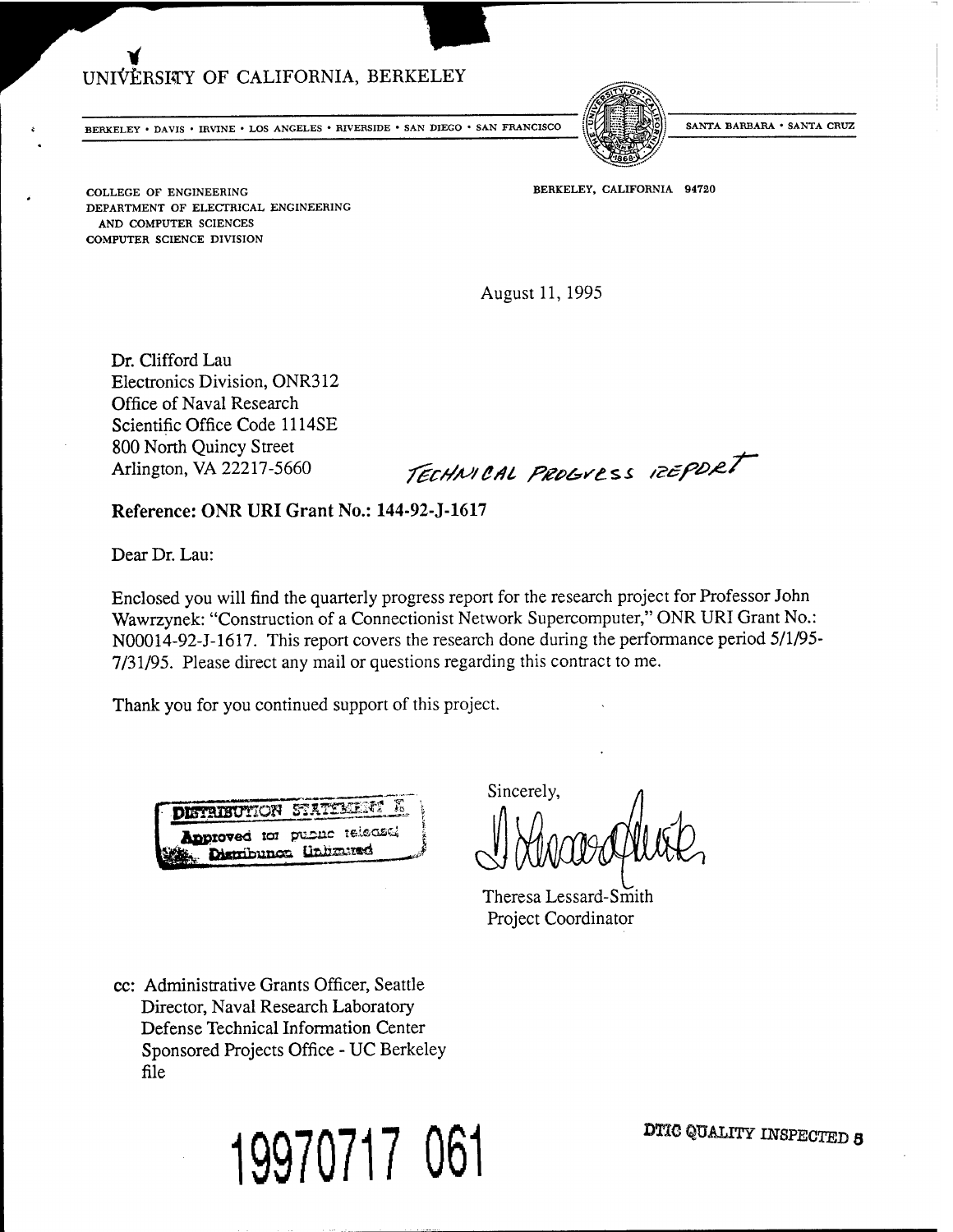

DEPARTMENT OF THE NAVY OFFICE OF NAVAL RESEARCH SEATTLE REGIONAL OFFICE 1107 NE 45TH STREET. SUITE 350 SEATTLE WA 98105-4631 IN REPLY REFER TO:

4330 ONR 247 11 Jul 97

- From: Director, Office of Naval Research, Seattle Regional Office, 1107 NE 45th St., Suite 350, Seattle, WA 98105
- To: Defense Technical Center, Atta: P. Mawby, 8725 John J. Kingraan Rd., Suite 0944, Ft. Belvoir,VA 22060-6218

Subj: RETURNED GRANTEE/CONTRACTOR TECHNICAL REPORTS

1. This confirms our conversations of 27 Feb 97 and <sup>11</sup> Jul 97. Enclosed are a number of technical reports which were returned to our agency for lack of clear distribution availability statement. This confirms that all reports are unclassified and are "APPROVED FOR PUBLIC RELEASE" with no restrictions.

2. Please contact me if you require additional information. My e-mail is *silverr@onr.navy.mil* and my phone is (206) 625-3196.

ROBERT J. SILVERMAN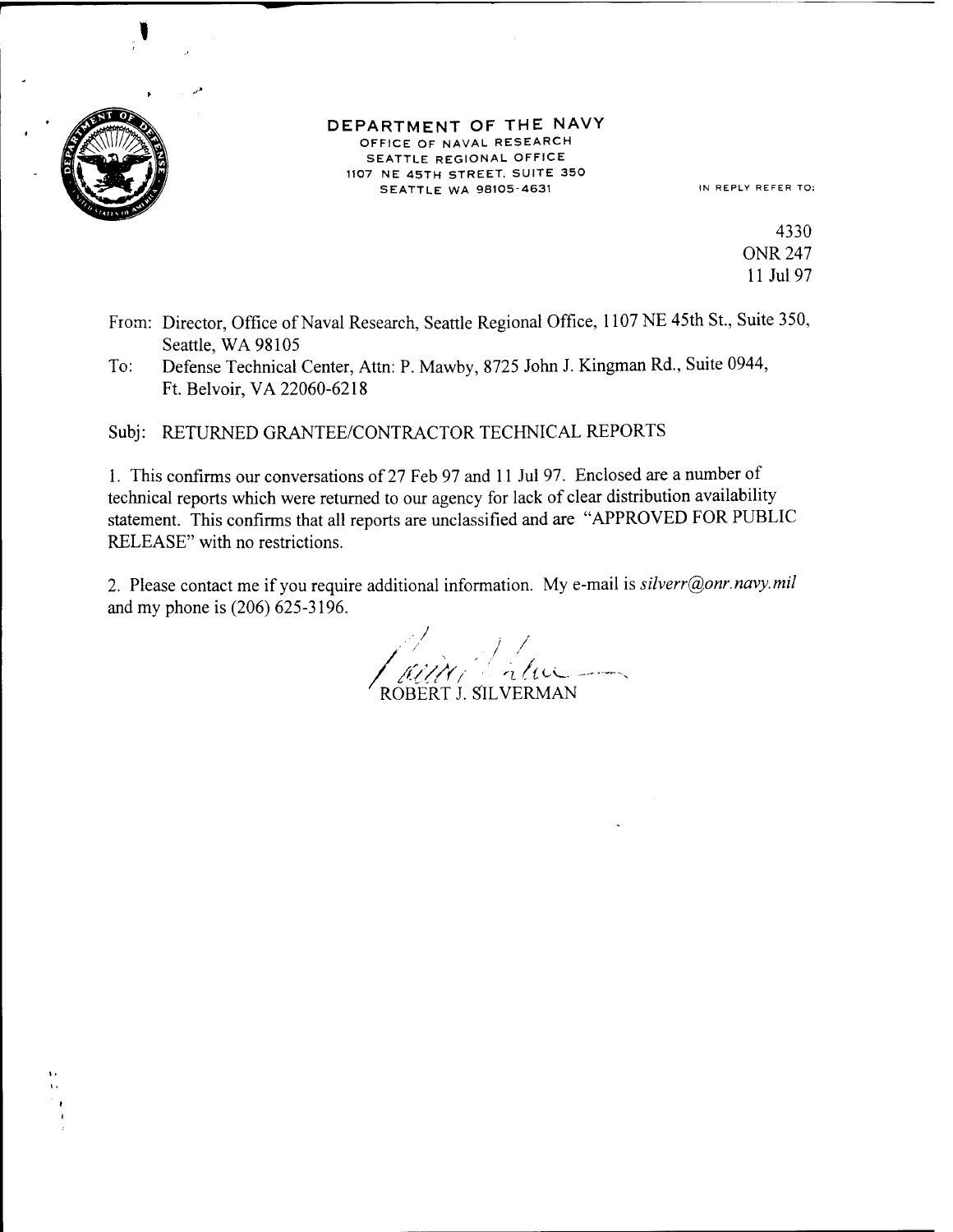Technical Progress Report 5/1/95 - 7/31/95 Construction of a Connectionist Network Supercomputer University of California, Berkeley ONR URI Grant No. N00014-92-J-1617

## **1 Abstract**

**K**

This report presents a summary of the technical status for the period 5/1/95-7/31/95. In this period we passed another major milestone in the development of connectionist network computers—we completed the fabrication, assembly, and testing of the SPERT neurocomputing board. We also continued to make significant progress in system and application software for this system, in porting neural network algorithms, and in the application of analog auditory preprocessors to speech recognition.

## **2 Technical Status**

### **2.1 The TO Processor and SPERT board**

As reported in our previous status report, we received from Hewlet Packard three fabricated wafers containing the TO, vector microprocessor. Using bare die tests developed by us, we tested the wafers and found 40% of the fabricated die passed the tests. This percentage is very good for a die of the size of TO (approximately 17mm on each side). Also, as reported in the previous quarter, we are developing a workstation add-on processor board, based on the TO chip. The physical realization of this design is unique in that the TO chip is wire-bonded directly to the board, without the usual chip package.

This quarter we installed TO chips on 11 of the fabricated SPERT boards. Five the boards where also fully populated with all memory and support components. The SPERT boards were tested using an inovative test fixture we developed specifically for the purpose, based on elastomeric connector technology. The completed boards are fully functional. Having these SPERT boards working on the bench verifies our use of chip-on-board technology for a large die. We found very few fabrication problems associated with the attachment of the TO processor to the board—only a single bad wire-bond out of thousands of total wires.

With these boards, we were able to perform more complete and higher-speed testing of the TO processor. To date, no functional errors have been found in the processor design. The only known problem in the design is an unusually high quiescent power draw (250MA). The high current draw will not limit the usefulness of the chip and will be corrected in later versions.

The maximum clock speed for the TO processor has been measured at 47MHz. This is significantly higher than our target design speed of 35MHz. This higher speed can be

 $\mathbf{1}$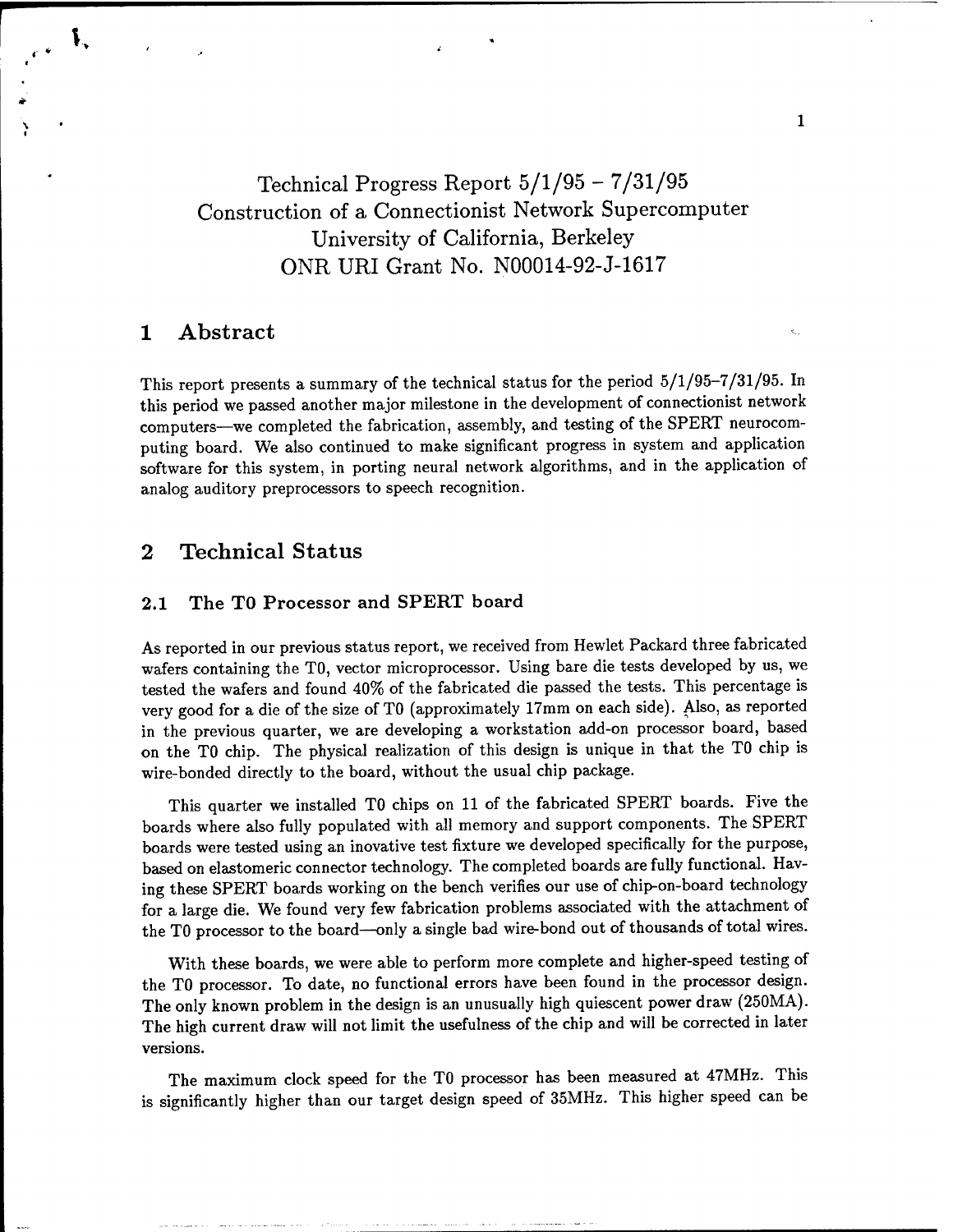## *CNS-1 Progress Report (8/1/95)* 2

attributed to our conservative design verification tools and techniques. The speed of SPERT boards will be limited by the commercial SRAM speed. The boards will be clocked at 40MHz.

Two of the SPERT boards have been installed in workstations for general use by our internal research community. These boards have already enabled research that would have been prohibitly slow on our other computing platforms. Now, speech training runs on small neural networks take on the order of minutes as opposed to hours on workstations.

Based on our success, we have begun the steps to put together approximately 20 more SPERT boards, a portion of which will be distributed to other researchers working in neural networks and speech recognition. Towards this goal, we completed a revision of the SPERT board design and sent the design out to fabrication. We have also placed a large order for SRAM parts and expect to put together the SPERT systems in the next quarter.

#### 2.2 **Software**

Work continues on Torrent library development and system support.

We have performed a series of experiments to determine the effects of fixed point computation on speech recognition neural network training. The results show that we still have some tuning to do on fixed point scaling in these algorithms.

In the area of high-level software, the major advance of this quarter was the new release, 1.07, of Sather. Also, we have setup an internet homepage to provide information on Sather (URL http://www.icsi.berkeley.edu/Sather/index.html). It includes tutorials and a list of available technical reports on Sather. The homepage will be continuously updated as new information becomes available.

We have purchased a Myrinet system for parallel Sather (pSather) platform research and as a testbed for CNS-0.

### **2.3 Analog VLSI pre-processors.**

As described in the previous progress reports, we recently constructed a three-chip sound pre-processing system, using three copies of an enhanced version of our 128-channel spectralshape auditory pre-processor. We are using this system in pilot experiments in speakerindependent, telephone-quality speech recognition.

We conducted similar experiments in 1994, using a single-chip front-end. The best performance we achieved with this system was approximately 13% error, on a 13-words isolated-word task (1-9, "oh","zero", "yes", "no"), using a 200-speaker, telephone quality database, and a standard Hidden-Markov-Model-based speech recognition system.

Over the past three months we have run recognition experiments using many different configurations of our three pre-processors. These experiments have been done in conjunction